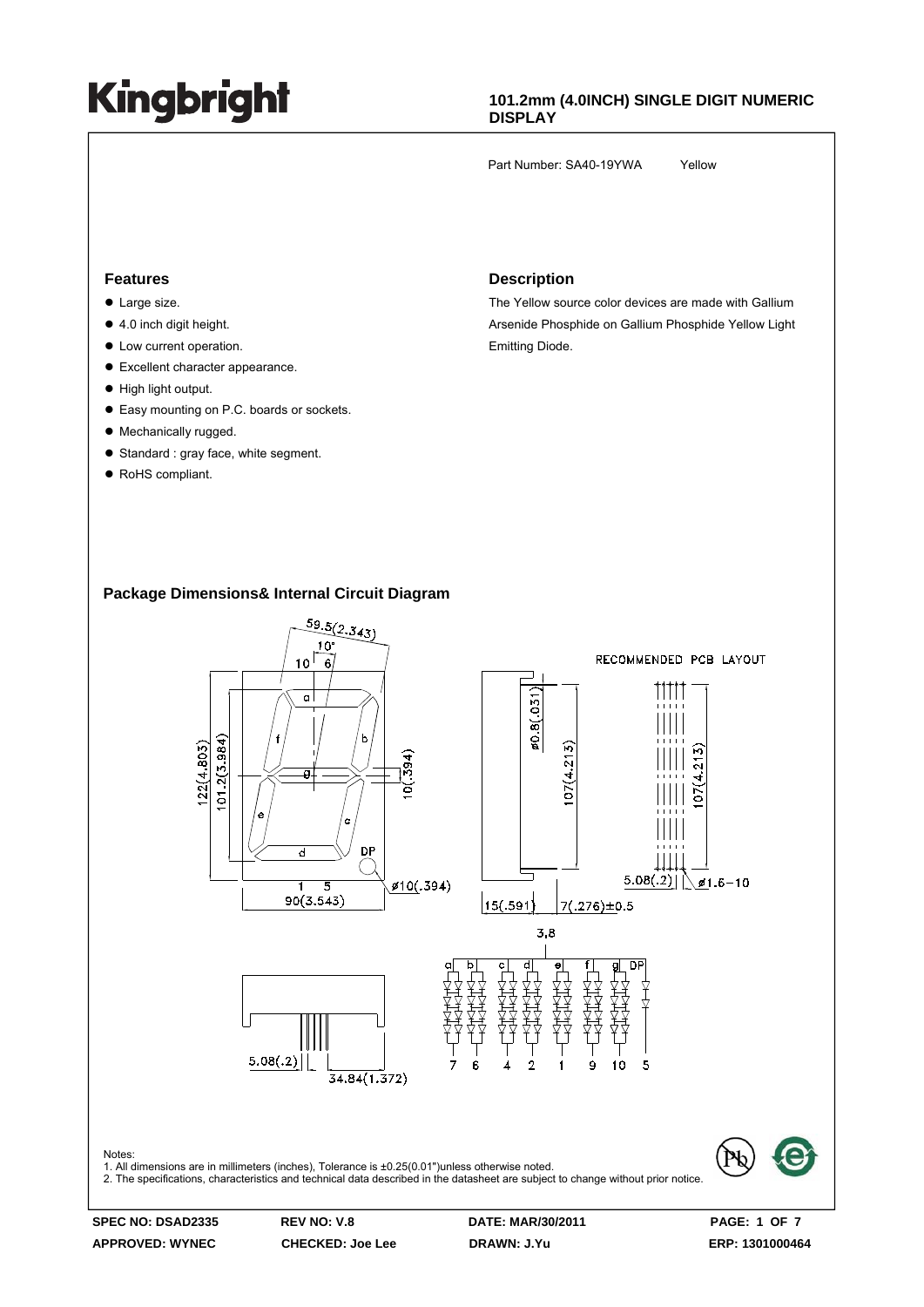| <b>Selection Guide</b> |                    |                       |                        |       |                                    |  |  |  |  |  |
|------------------------|--------------------|-----------------------|------------------------|-------|------------------------------------|--|--|--|--|--|
| Part No.               | <b>Dice</b>        | Lens Type             | Iv (ucd) [1]<br>@ 10mA |       | <b>Description</b>                 |  |  |  |  |  |
|                        |                    |                       | Min.                   | Typ.  |                                    |  |  |  |  |  |
| SA40-19YWA             | Yellow (GaAsP/GaP) | <b>WHITE DIFFUSED</b> | 9000                   | 22000 | Common Anode, Rt.<br>Hand Decimal. |  |  |  |  |  |

Note:

1. Luminous intensity/ luminous Flux: +/-15%.

#### **Electrical / Optical Characteristics at TA=25°C**

| Symbol              | <b>Parameter</b>                              | <b>Device</b> | Typ.         | Max.          | <b>Units</b> | <b>Test Conditions</b> |
|---------------------|-----------------------------------------------|---------------|--------------|---------------|--------------|------------------------|
| λpeak               | Peak Wavelength                               | Yellow        | 590          |               | nm           | $IF=20mA$              |
| λD [1]              | Dominant Wavelength                           | Yellow        | 588          |               | nm           | $IF=20mA$              |
| $\Delta\lambda$ 1/2 | Spectral Line Half-width                      | Yellow        | 35           |               | nm           | $IF=20mA$              |
| C                   | Capacitance                                   | Yellow        | 20           |               | pF           | $V_F = 0V$ : f = 1MHz  |
| VF [2]              | <b>Forward Voltage</b><br>Per Segment Or (DP) | Yellow        | 8.4<br>(4.2) | 10.0<br>(5.0) | V            | $IF=20mA$              |
| lR.                 | <b>Reverse Current</b><br>Per Segment Or (DP) | Yellow        |              | 20<br>(10)    | uA           | $V_R = 5V$<br>(VR=5V)  |

Notes:

1.Wavelength: +/-1nm.

2. Forward Voltage: +/-0.1V.

#### **Absolute Maximum Ratings at TA=25°C**

| <b>Parameter</b>                                | Yellow                               | <b>Units</b> |  |  |
|-------------------------------------------------|--------------------------------------|--------------|--|--|
| Power dissipation<br>Per Segment Or (DP)        | 600<br>(150)                         | mW           |  |  |
| DC Forward Current<br>Per Segment Or (DP)       | 60<br>(30)                           | mA           |  |  |
| Peak Forward Current [1]<br>Per Segment Or (DP) | 280<br>(140)                         | mA           |  |  |
| Reverse Voltage<br>Per Segment Or (DP)          | 5<br>(5)                             | v            |  |  |
| Operating / Storage Temperature                 | -40 $^{\circ}$ C To +85 $^{\circ}$ C |              |  |  |
| Lead Solder Temperature[2]                      | 260°C For 3-5 Seconds                |              |  |  |

Notes:

1. 1/10 Duty Cycle, 0.1ms Pulse Width.

2. 2mm below package base.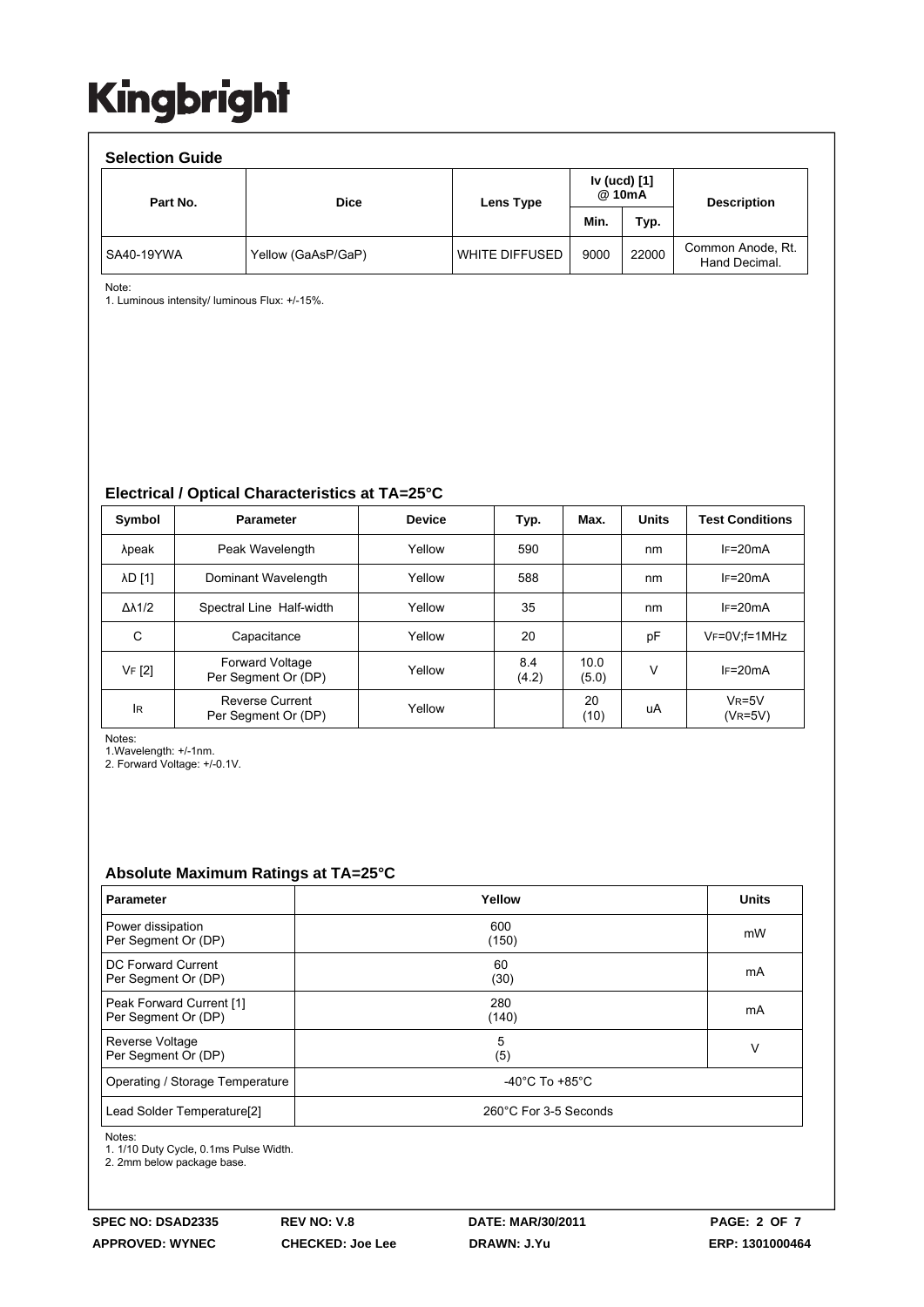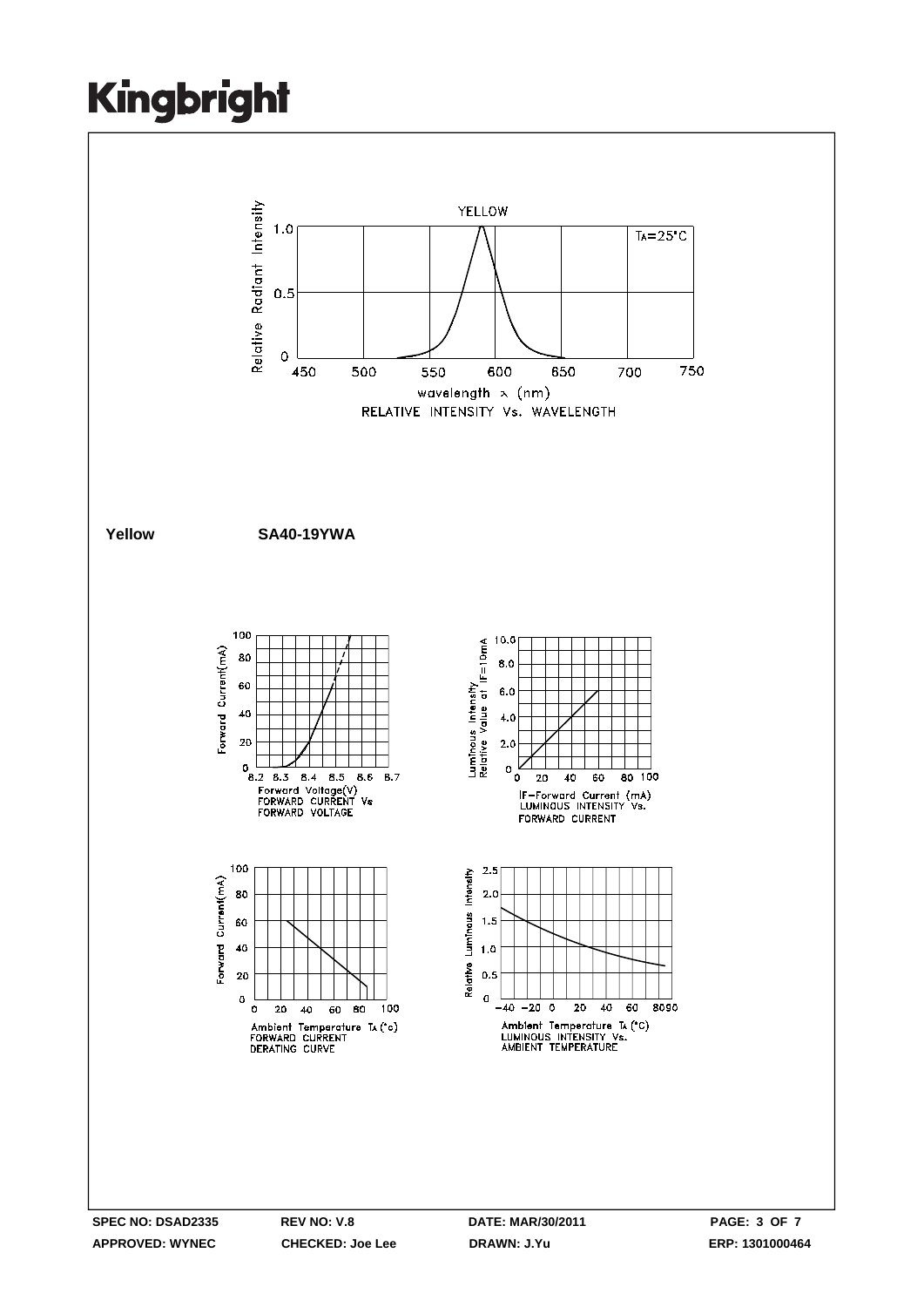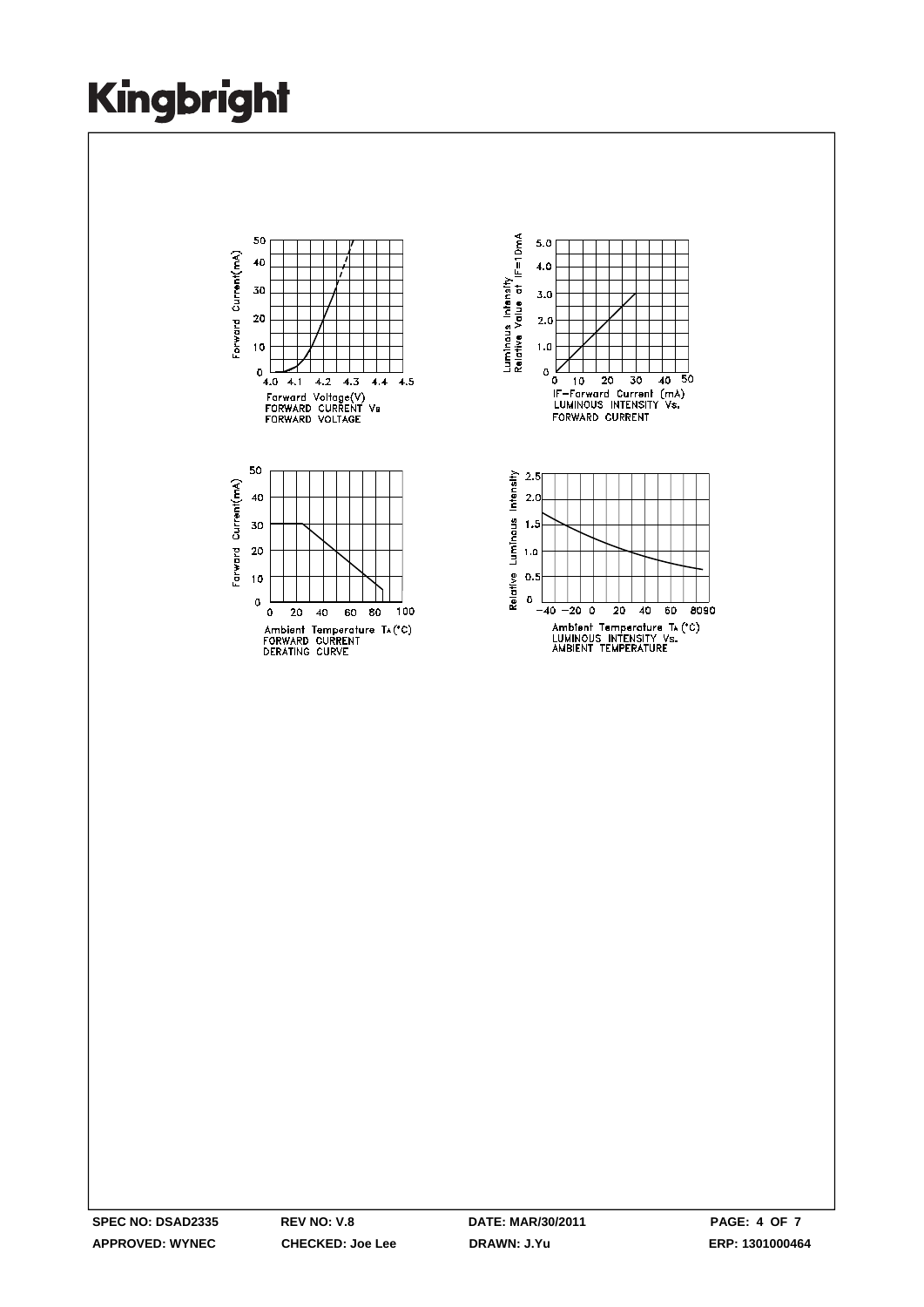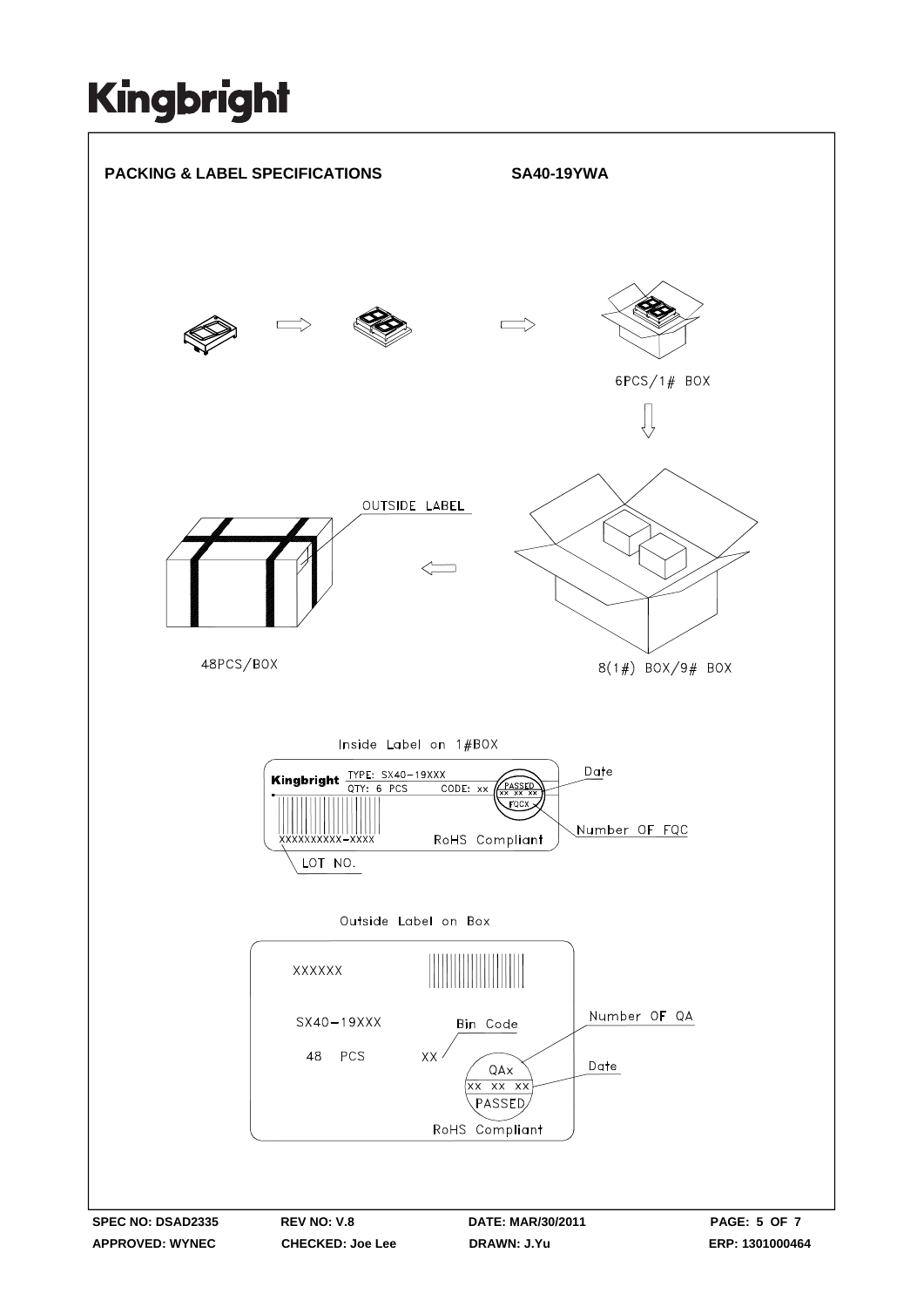